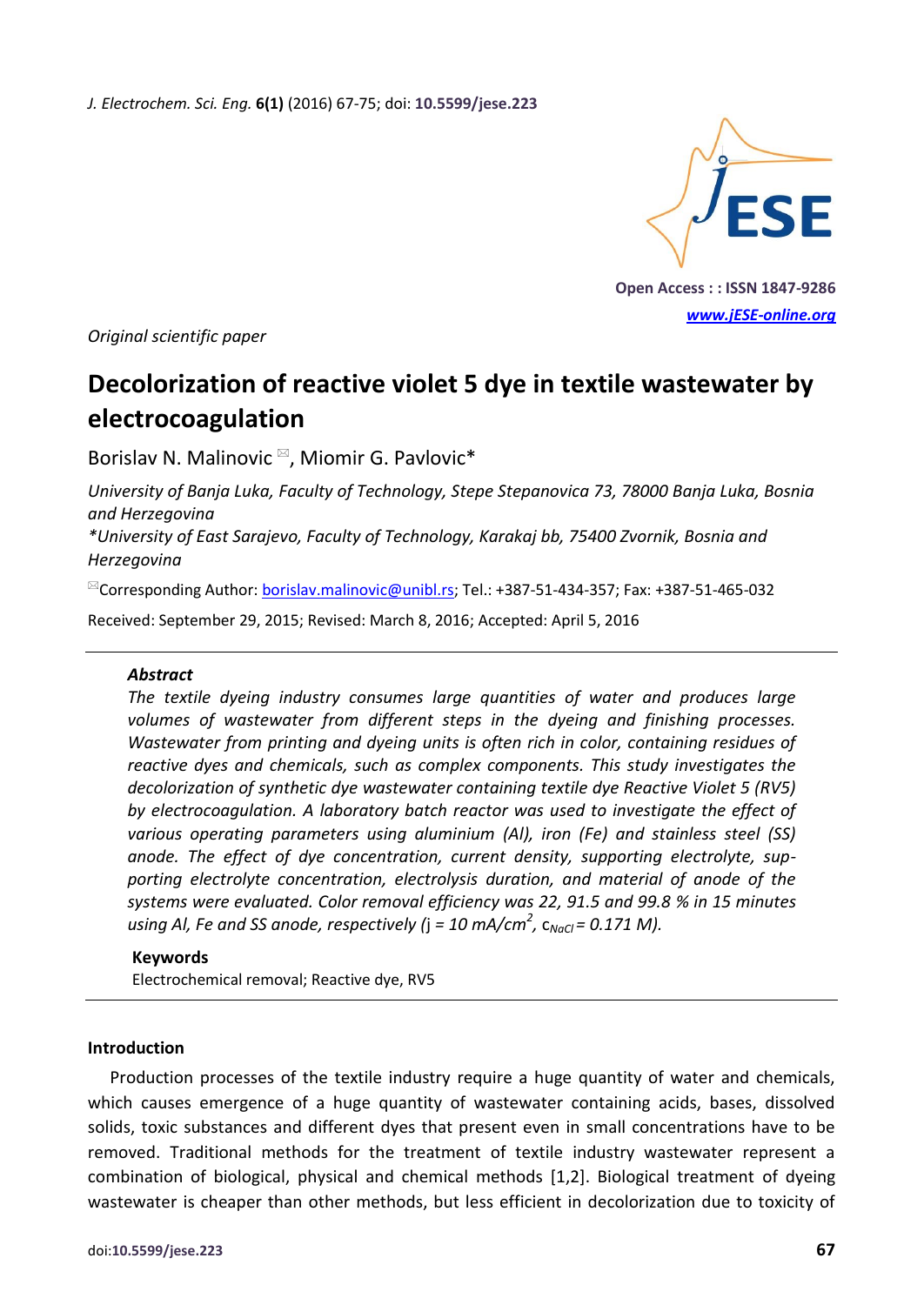wastewater and requires the system of aeration. Although the dyestuff and colored substances in wastewater can be effectively destroyed by an advanced chemical oxidation such as UV/H<sub>2</sub>O<sub>2</sub>, O<sub>3</sub> [3,4] and adsorption using activated carbon [5,6], the costs of these methods are relatively high for an economically sustainable treatment of the textile industry wastewater. Recently we could note an increased interest in the development of electrochemical methods for removal of toxic organic substances present in wastewater [7-12]. Such methods were also successfully tested in different wastewater containing dye pollutants [13-17].

Nowadays, electrochemical technologies for wastewater processing have reached such a state that they are not only comparable with other technologies in terms of cost, but also are more efficient and more compact. In some situations, electrochemical technologies may be an indispensable step in treating wastewaters containing refractory pollutants [8]. Electrochemical treatment is actually a combination of many processes like anodic oxidation, electrocoagulation and electroflocculation, occurring in the electrochemical reactor. The reactor consists of electrodes (cathodes and anodes), which may be sacrificial or non-sacrificial. Iron and aluminum electrodes are sacrificial electrodes. The use of electrodes depends on electrochemical reactions taking place in the reactor. The desired electrodes for electrocoagulation and electroflocculation are so-called sacrificial electrodes. Non-sacrificial electrodes are appropriate for anodic oxidation.

The aim of this study is to examine electrochemical removal of the textile azo dye Reactive Violet 5 ( $C_{20}H_{16}N_3O_{15}S_4 \times 3Na$ ) in aqueous solution using aluminium (Al), iron (Fe) and stainless steel (SS) as electrode material. Reactive Violet 5 (RV5) is a synthetic organic dye whose structural formula is presented in Figure 1. This dye is used as a dye for coloring cotton, wool, silk and polyamide textiles. It is also used in antifreeze.



*Figure 1. Structural formula of Reactive Violet 5 dye*

Many microorganisms are capable of azo dyes decolorization, including gram-positive and gram-negative bacteria [15-17] and algae [18,19]. A bacterial consortium RVM 11.1 was selected on the basis of a rapid Reactive Violet 5 dye decolorization. The consortium exhibited 94 % decolorization ability within 37 h under a wide pH range from 6.5 to 8.5 and temperature ranging from 25 to 40 °C. The bacterial consortium was able to grow and decolorize RV5 under static conditions in the presence of glucose and yeast extract and also showed an ability to decolorize in the presence of starch in place of glucose. Maximum decolorization efficiency was observed at 200 ppm (mg/L) concentration of RV5 [17]. Bacterial mixed culture SB4 proved to be proficient in complete decolorization of azo dye - Reactive Violet 5R, which was developed through the culture enrichment technique. SB4 grows well in the minimal medium containing a low amount of glucose and yeast extract (YE)  $(1 g/L)$  and the dye of 200 mg/L concentration gets decolorized for RV5 within 18 h under static conditions. Mixed culture SB4 decolorizes a wide range of azo dyes and the maximum rate of decolorization was observed at 37 °C and pH 7.0 [20]. Bioprocess for biodegradation and bioremediation of Reactive Violet 5R (RV5) manufacturing industry's wastewater in the laboratory scale was examined in the designed "down flow fixed film"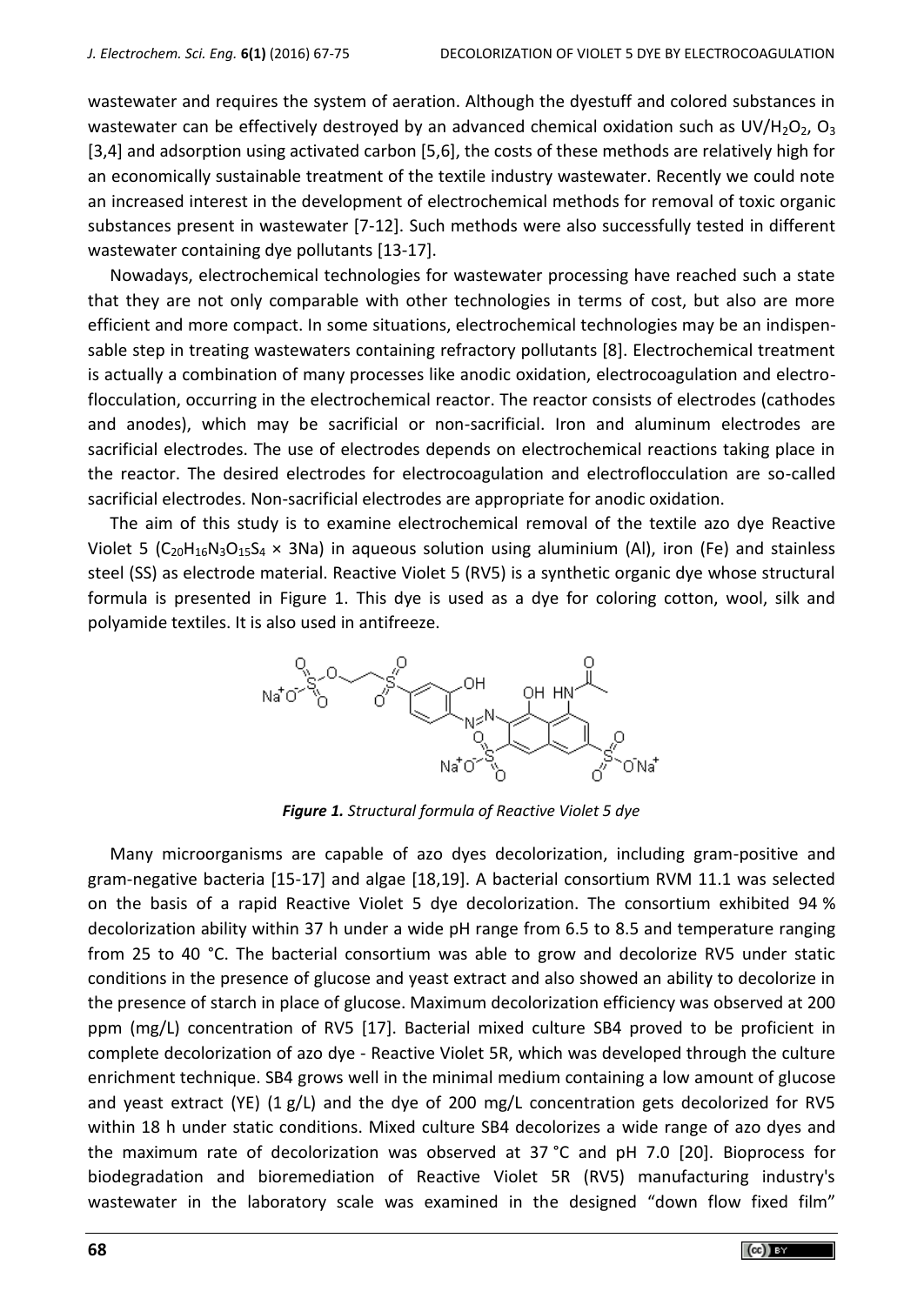bioreactor (DFFR), packed with furnace charcoal as a support material. During the batch and continuous operation of DFFR, more than 95 % degradation, 88 % COD reduction and 99 % copper remediation was obtained in less than 8 h of contact time. The continuous mode treatment enables degradation of more than 2500 mg dye in only 1 h of the contact time. The addition of 0.25 % peptone enhanced biodegradation rate by more than three times [21]. Efficiency of the photocatalytic degradation of RV5 by using titanium dioxide was 90 % after 20 min of irradiation and reached nearly 100 % after 80 min under the condition of pH 4 and temperature of 25 °C. Decolorization rate typically followed the first-order reaction, and increased significantly with increasing the amount of photocatalyst, pH, as well as light intensity [22].

# **Experimental**

Commercially available reactive dye, Tecofix Brilliant Violet VS-5R (Reactive Violet 5), from Textilcolor AG, Switzerland, was used in experimental studies. Distilled water was used to prepare the desired concentration of dyestuff solution, and the electrode material used was aluminium (EN 1050; 99.5 %), steel (C.0147; max. 0.08 % C, max. 0.12 % Cr, max. 0.45 % Mn, max. 0.60 % Si) and stainless steel (EN 1.4301/AISI 304). Electrochemical reactor was made of polypropylene (height 95 mm, diameter 71 mm), with the volume of 250 cm<sup>3</sup>, at the constant stirring speed (400 rpm) and with the electrodes of the same size placed in it. Both electrodes are made of metal plates (the total effective electrode area was 22.2 cm<sup>2</sup>) and the spacing between electrodes was 30 mm. The electrodes were connected to a digital DC power supply (Atten, APS3005SI; 30V, 5A) with potentiostatic or galvanostatic operational options.

All experiments were performed at the constant temperature of 25 °C with 200 cm<sup>3</sup> volume of the wastewater solutions. The current density was adjusted to a desired value and the treatment was started. At the end of electrochemical treatment, the solution was filtered and then analyzed. Before each run, electrodes were washed with 1,1,2-trichloroethene to remove surface grease, and the impurities on the electrode surfaces were removed by dipping for 5 min in a diluted solution of HCl or NaOH.

Total dissolved solids (TDS), pH-value and conductivity were determined according to the Standard Methods for Examination of Water and Wastewater [22]. The pH, conductivity and TDS were measured by a multi meter (Consort C861). The amount of dye RV5 in aqueous solution was measured by using UV-VIS spectrophotometer (Perkin Elmer, Lambda 25), and the IR spectrum was measured by FTIR (Bruker, Tensor 27). Figure 2 and 3 presents adsorption and IR spectra of RV5.



*Figure 2. Adsorption spectra of RV5*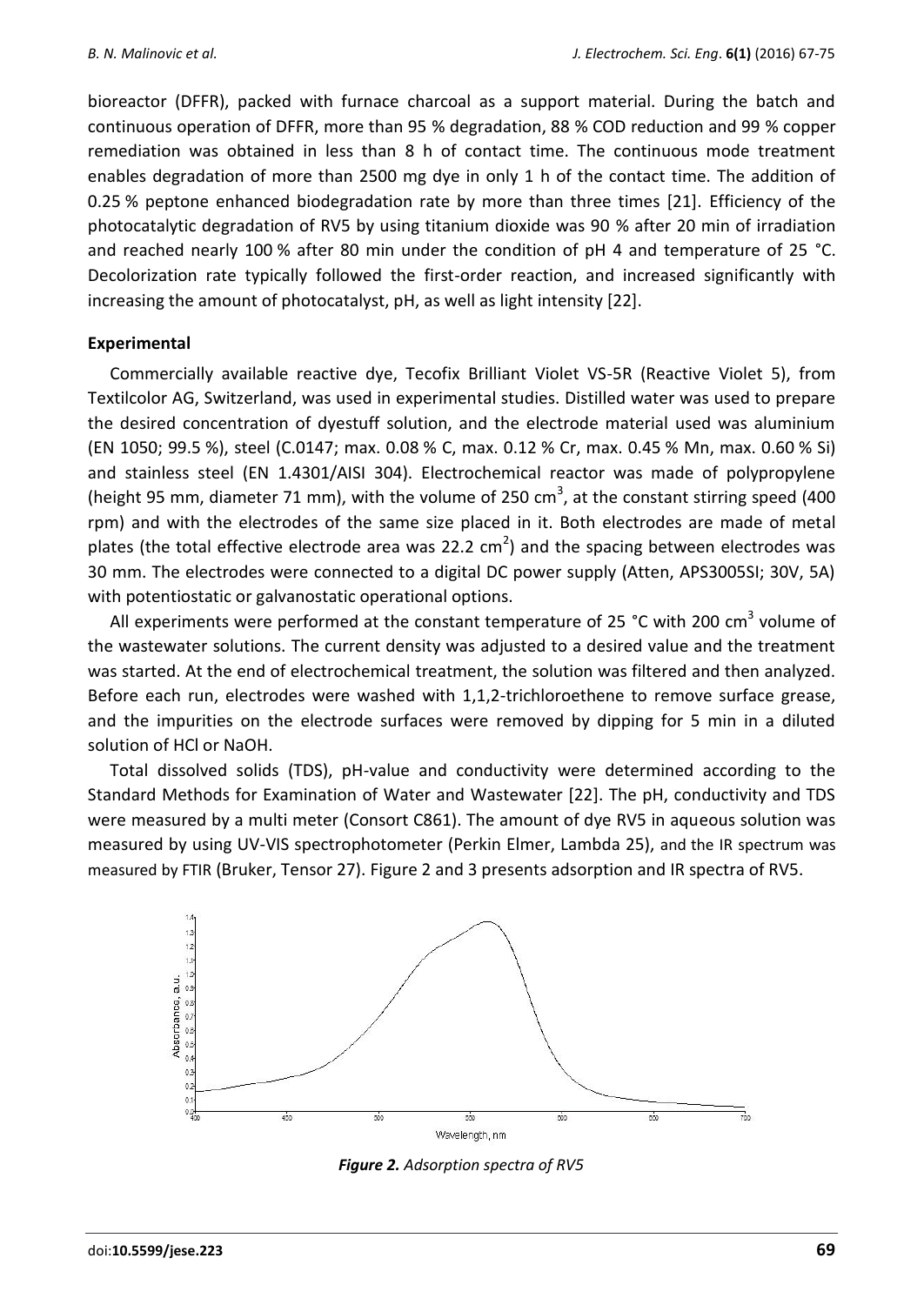

*Figure 3. IR spectra of RV5*

## **Results and discussion**

The aqueous solution of RV5 dye, with the mass concentration  $\gamma_{\text{RV5}}$ =100 mg/L, was used for the experimental study of electrochemical removal of organic dyes. The results of electrochemical treatment are expressed through color removal efficiency  $E_D$  expressed as a percentage and calculated by the following formula:

$$
E_{\rm D} / \% = \frac{\gamma_{\rm i} - \gamma_{\rm f}}{\gamma_{\rm i}} 100 \tag{1}
$$

where  $\gamma$  and  $\gamma$  are initial and final dye concentrations expressed in mg/L.

Decolorization efficiency (*ED*) was examined in terms of current density, supporting electrolyte, supporting electrolyte concentration, electrolysis time and electrode material in order to determine the optimum operating conditions for maximum decolorization efficiency of the reactive dye. The values of pH, conductivity and TDS of samples are presented in Table 1.

| Samples                                                                  | рH   | $\sigma$ , μS cm <sup>-1</sup> | TDS, mg $L^{-1}$ |
|--------------------------------------------------------------------------|------|--------------------------------|------------------|
| $UZ_1$ (100 mg/L RV5)                                                    | 5.8  | 123                            | 73               |
| $UZ_2$ (100 mg/L RV5; 0.5 g/L NaCl)                                      | 5.8  | 1084                           | 645              |
| $UZ_3$ (100 mg/L RV5; 1.0 g/L NaCl)                                      | 5.8  | 2030                           | 1210             |
| UZ <sub>4</sub> (100 mg/L RV5; 1.5 g/L NaCl)                             | 5.8  | 2990                           | 1790             |
| UZ <sub>5</sub> (100 mg/L RV5; 1.0 g/L Na <sub>2</sub> CO <sub>3</sub> ) | 11.2 | 1767                           | 1056             |
| UZ <sub>6</sub> (100 mg/L RV5; 1.0 g/L Na <sub>2</sub> SO <sub>4</sub> ) | 5.8  | 1537                           | 916              |

*Table 1. pH values, conductivity and TDS of samples (UZx)*

Figure 4 presents decolorization efficiency depending on the material of electrodes (anode:cathode) with the presence of the supporting electrolyte (NaCl) of the concentration  $\gamma_{\text{NaCl}} = 1.0 \text{ g/L}$ . Figure 4 presents the effect of choice of electrode material under the same conditions of the treatment, where we notice an advantage of steel (Fe:SS) for decolorization efficiency (>99 %) as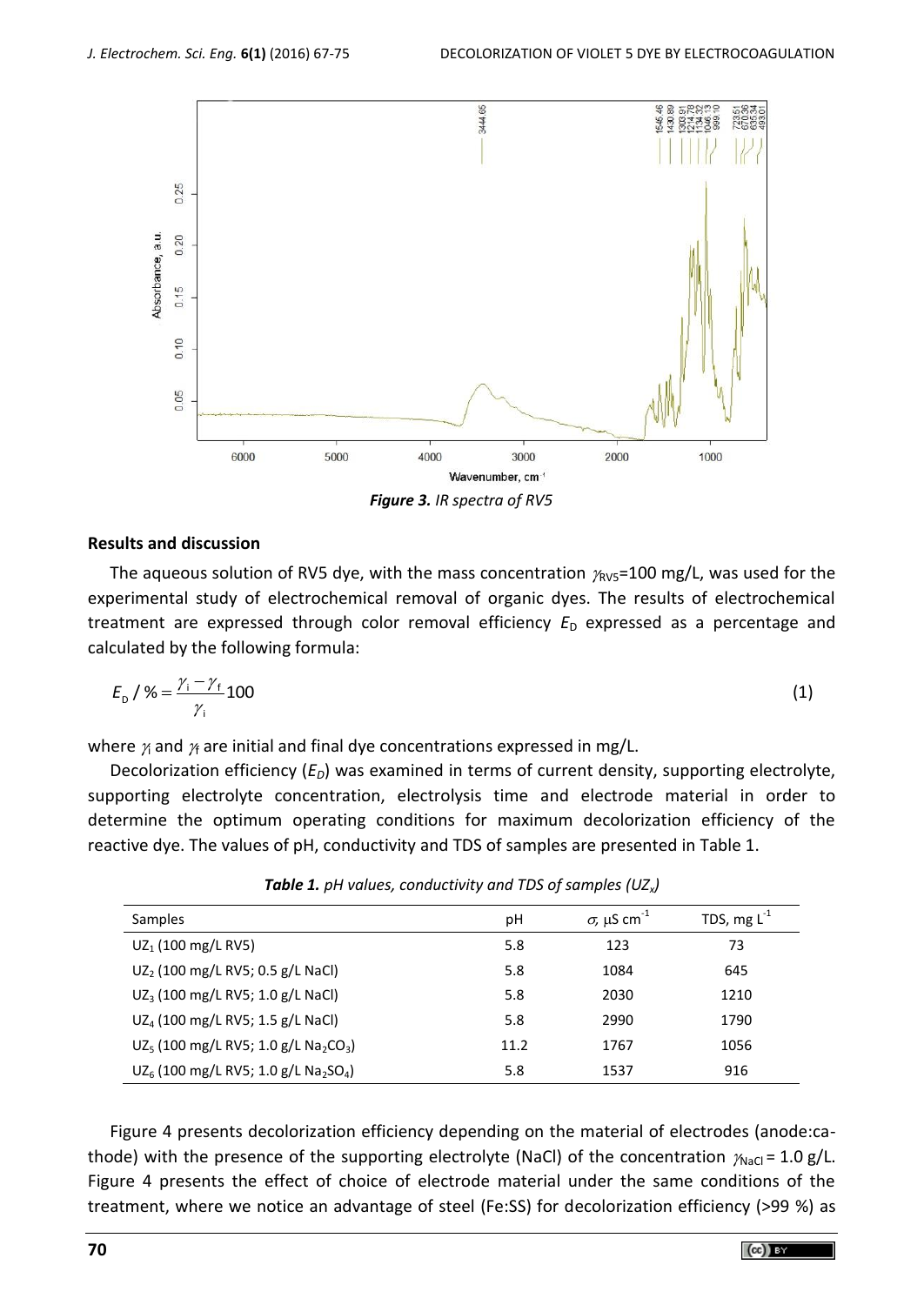anode compared with stainless steel (SS:SS) and aluminium (Al:SS). In all cases cathode is made of stainless steel.



*Figure 4. Effect of electrode material on the efficiency of colour removal (* $j$  *= 10 mA/cm* $^2$ *,*  $\gamma_{\textit{NaCl}}$  *= 1 g/L)* 

Different anode material causes different reaction mechanisms (reaction order). In the case of iron and stainless steel it is a first-order reaction, and the reaction at the anode of aluminum is a zero-order (Figure 5.).



*Figure 5. Effect of concentration (RV5) on time (*j *= 10 mA/cm<sup>2</sup> , NaCl = 1 g/L)*

The effect of the supporting electrolyte under the same conditions of the treatment is presented in Figure 6 where we notice a great advantage of NaCl compared with  $Na<sub>2</sub>CO<sub>3</sub>$  and Na<sub>2</sub>SO<sub>4</sub> that have almost identical results.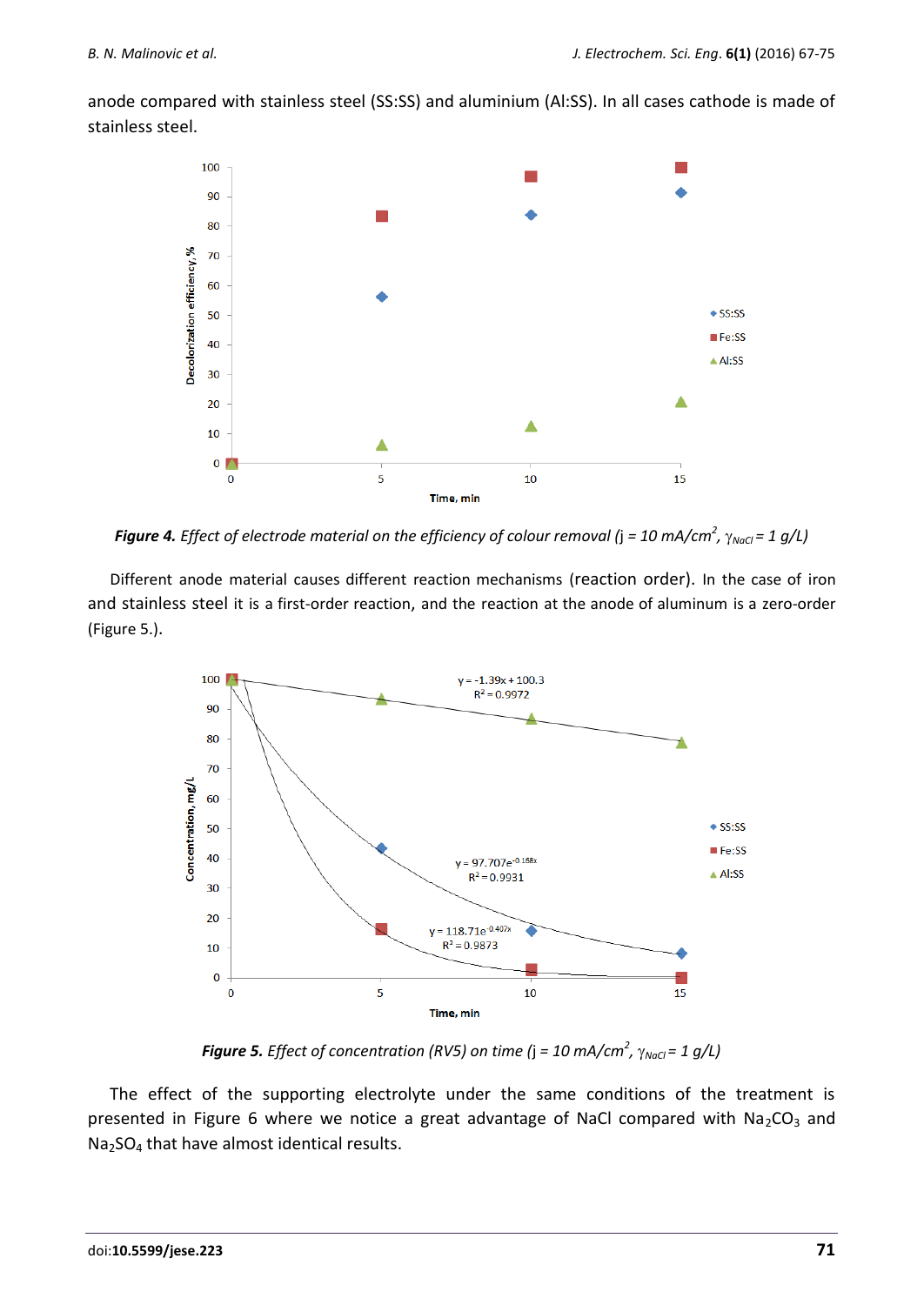

*Figure 6. Effect of supporting electrolyte on the efficiency of colour removal (*j *= 10 mA/cm<sup>2</sup> , s.e. = 1 g/L)* 

Decolorization efficiency without the presence of a supporting electrolyte, due to small conductivity and impossibility to apply the currents of higher density, in the above described reactor, is very low (10.5 % in 15 min.), while the efficiency significantly increases (91.5 % for *j* = 10 A/cm<sup>2</sup>, *t* = 15 min.) with the increased concentration of the supporting electrolyte (NaCl) up to 1 g/L (0,171 mol/L), which represents an optimal concentration of the supporting electrolyte. Values of the concentration above  $1 g/L$  NaCl insignificantly increase decolorization efficiency (Figure 7.).



*Figure 7. Effect of concentration of NaCl on the efficiency of colour removal (*j *= 10 mA/cm<sup>2</sup> )*

Figure 8 presents increase of decolorization efficiency in 30 minutes of electrolysis depending on the concentration of the supporting electrolyte and time of electrolysis  $(j = 15 \text{ A/cm}^2)$ . Maximum efficiency of 95.8 % was realized in the conditions of  $j = 15 \text{ A/cm}^2$ ,  $\gamma_{\text{NaCl}} = 1.5 \text{ g/L}$ , and 95.7 % in the conditions of  $j$  = 15 A/cm<sup>2</sup>,  $\gamma_{\text{NaCl}}$  = 1.0 g/L  $\,$  in 30 minutes of electrolysis.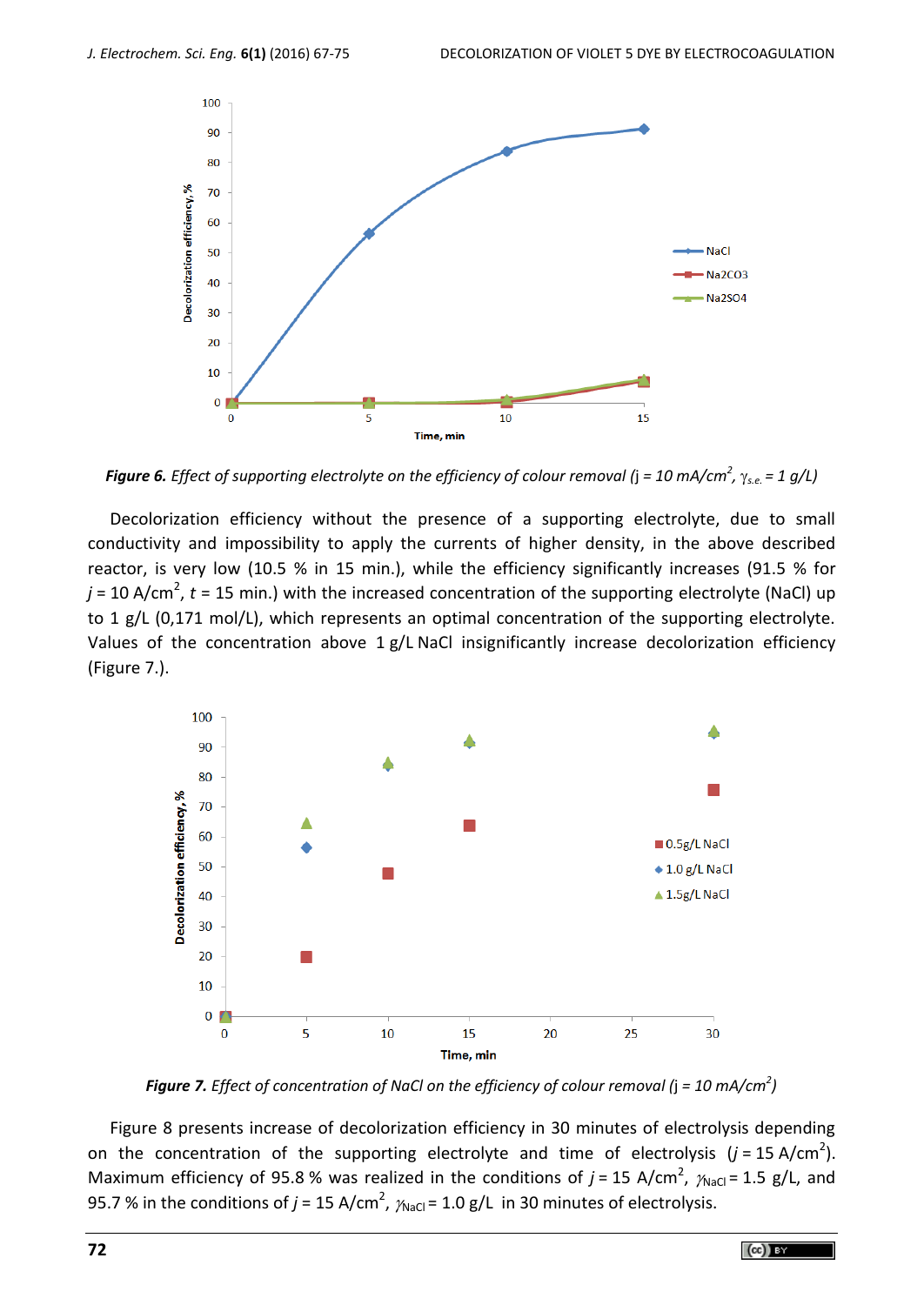

*Figure 8. Effect of concentration of NaCl on the efficiency of colour removal (*j *= 15 mA/cm<sup>2</sup> )*

The decolorization efficiency depends on the current density as can be seen the Figure 9. Maximal efficiency of 97 % was reached with the current density  $j$  = 25 A/cm<sup>2</sup> in 15 minutes of electrolysis ( $\gamma_{\sf NaCl}$  = 1.5 g/L). Lower values of current density *j* = 10 A/cm<sup>2</sup> (72 - 92.5 %), *j* = 15 A/cm<sup>2</sup> (89.5 - 91.5 %) and  $j = 20$  A/cm<sup>2</sup> (92 %) also reached satisfactory values of efficiency. We can conclude from the mentioned values that the optimal current density is  $j = 10$  A/cm<sup>2</sup> with the presence of the supporting electrolyte of the minimal concentration  $\gamma_{\text{NaCl}} = 1.0 \text{ g/L}$ .



*Figure 9. Effect of current density (10-25 A/cm<sup>2</sup>) on the efficiency of colour removal (* $\gamma_{NaCl}$  *= 1.5 g/L)* 

The time of electrolysis depends on the desired decolorization efficiency. The electrolysis lasting for 5 minutes can achieve the efficiency of up to 89 %, and further increase of time insignificantly increases efficiency for bigger applied current densities, while for smaller current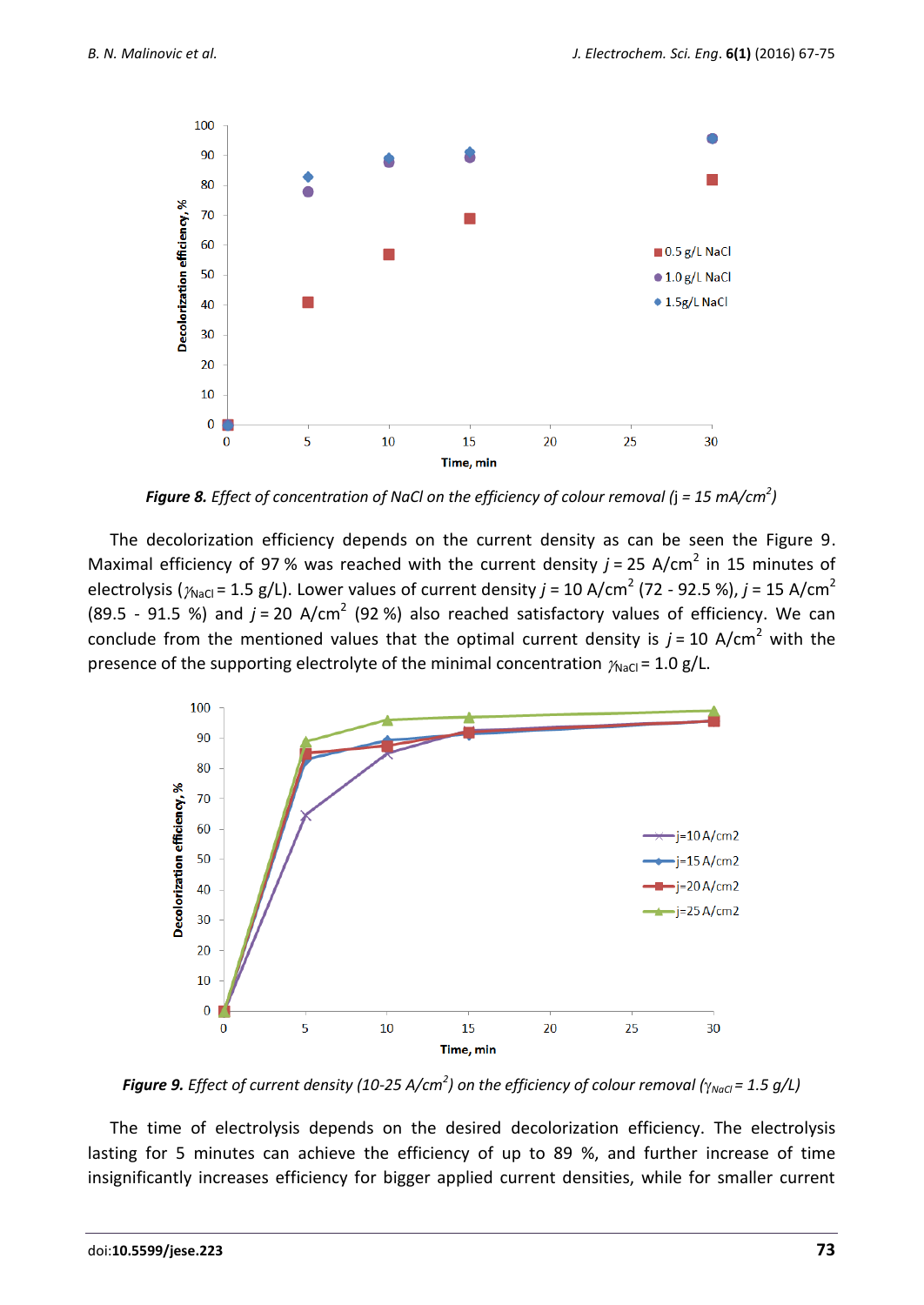densities  $(j = 10 \text{ A/cm}^2)$  time significantly affects decolorization efficiency. Figure 10 presents adsorption spectra of samples before nad after treatment.



*<i>Figure 10. Adsorption spectra of sample UZ* $_3$  *(* $\gamma_{\scriptscriptstyle RVS}$  *= 100 mg/L ,* $\gamma_{\scriptscriptstyle NoG}$  *= 1.0 g/L,*  $j$  *= 10 A/cm* $^2$ *) and samples* E*<sup>x</sup> after treatment (2,5, 5 and 15 min.) with Fe:SS electrodes*

## **Conclusions**

Electrochemical treatment is one of the most effective techniques to remove color and organic pollutants from wastewater. Decolorization efficiency by this electrochemical process was influenced by current density, supporting electrolyte, supporting electrolyte concentration, electrolysis time and electrode material. The results showed that the supporting electrolyte and electrode material were the most significant parameters. Electrolysis time and current density are important factors if we want to achieve a complete decolorization efficiency. Almost complete removal of dye (99.1 %) was obtained with the following operating conditions,  $j = 25$  A/cm<sup>2</sup>,  $\gamma_{\text{NaCl}}$ =1.5 g/L, 30 minute operating time in the reactor with the SS:SS electrode combination, and 99.8 % efficiency was obtained with the following operating conditions,  $j = 10 \text{ A/cm}^2$ ,  $\gamma_{\text{NaCl}}$  = 1.0 g/L, 15 minute operating time in the reactor with the Fe:SS electrode combination.

*Acknowledgements: This work was supported in part by the Ministry of Science and Technology of the Republic of Srpska under Project 19/6-020/961-171/14.*

## **References**

- [1] J. S. Do, M. L. Chen, *J. Appl. Electrochem.* **24** (1994) 785–790.
- [2] S. I. Abo-Elela, F. A. El-Gohary, H. L. Ali, R. SH. Abdel-Wahaab, *Environ. Technol.* **9** (1988) 101-108.
- [3] G. Chen, L. Lei, P.L. Yue, *Ind. Eng. Chem. Res.* **38** (1999) 1837-1843.
- [4] W. Chu, C. W. Ma, *Water Res.* **34** (2000) 3153-3160.
- [5] S. H. Lin, C. H. Lai, *Water Res.* **34** (2000) 763-772.
- [6] G. Sun, X. Xu, *Ind. Eng. Chem. Res.* **36** (1997) 808-812.
- [7] D. Rajkumar, K. Palanivelu, *J. Hazard. Mater.* **B113** (2004) 123-129.
- [8] G. Chen, *Sep. Purif. Technol.* **38(1)** (2004) 11-41.
- [9] L. Szpyrkowicz, S. N. Kaul, R. N. Neti, S. Satyanarayan, *Water Res.* **39** (2005) 1601-1613.
- [10] B. Malinovic, M. G. Pavlovic, S. Bunic, *J. Environ. Prot. Ecol.* **15(4)** (2014) 1574-1582.
- [11] M. Kraljić Roković, M. Čubrić, O. Wittine, *J. Electrochem. Sci. Eng.* **4(4)** (2014) 215-225
- [12] C. E. Barrera-Díaz, G. Roa-Morales, P. Balderas Hernández, C. M. Fernandez-Marchante, M. A- Rodrigo, *J. Electrochem. Sci. Eng.* **4(4)** (2014) 285-296
- [13] S. H. Lin, C.F. Peng, *Water Res.* **28** (1994) 277-876.